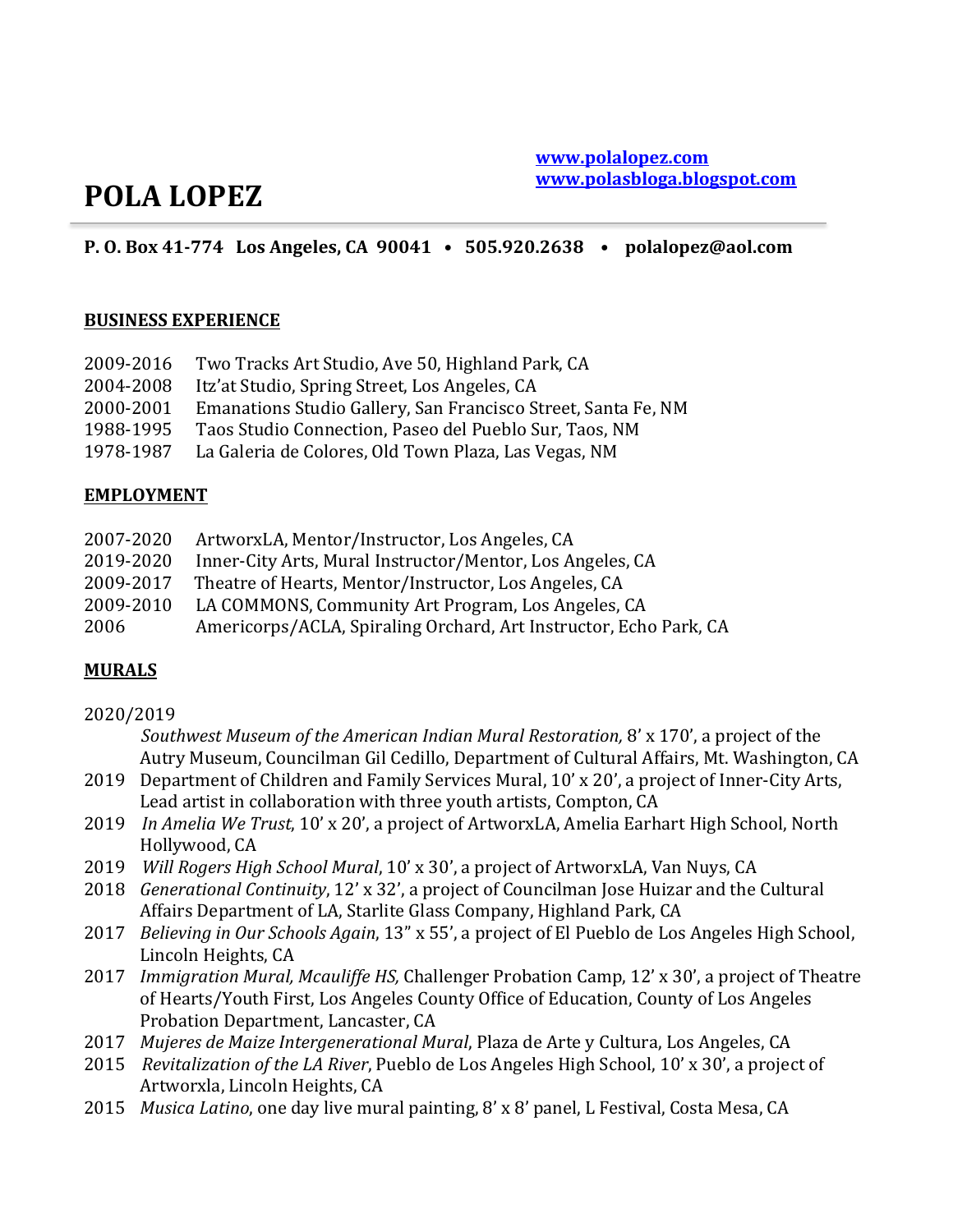- 2014 Road to Success Murals, Camp Scott and Camp Scudder Probation Camp, project of LACUSD, Santa Clarita, CA
- 2014 *Educational Empowerment Mural*, 6' x 20', Occidental College Library, lead artist in a student-led project by Jacky Ayala and Bianca Cervantes.
- 2013 *Windows to Health*, two 50" x 70" panels, a project of LA Commons, Community Coalition, California Endowment, South LA, in collaboration with Community Coalition Youth
- 2013 *North East LA, 7'x 16'*, Marmion Way and 57, Highland Park, a project of Ave 50 Studio, non-profit organization, Lead Artist in collaboration with Catalina Bolivar, student artist.
- 2013 Planting the Seeds of Knowledge and Inspiration, 14' x 60', Camp Scott Probation Camp, Santa Clarita, CA, a project of The Theatre of Hearts/Youth First non-profit organization, Lead Artist in collaboration with resident students.
- 2012 *Wall of Communication,* 9' x 12', Los Angeles Central Juvenile Hall, Los Angeles, CA, a project of Theatre of Hearts/ Youth, non-profit organization. Lead artist in collaboration with resident students.
- 2011 *Northeast Police Department Mural Project*, 16' x 20', Northeast Los Angeles, CA, commissioned by Children's Hospital of Los Angeles, Lead Artist in collaboration with local youth.
- 2011 Literacy Alive Mural, 12' x 120', Camp Scudder Probation Camp, Santa Clarita, CA, a project of The Theatre of Hearts/ Youth First non-profit organization, Lead Artist in collaboration resident students.
- 2010 *Haramokngna* ~ *Place Where People Gather Mural*, Glenmary Stairs, 30' x 80', Highland Park, a project of LA COMMONS, non-profit organization, Co-lead Artist in collaboration with Franklin High School students.
- 1999 *De La Cultura*, Two commercial mural panels, 5' x 10' & 6' x 19', Blue Corn Café, Albuquerque and Santa Fe, NM.

# **COMMISSIONS/ PROJECTS**

- 2019 *LATINX HERITAGE Month Banners, selected artist for the production of 12 banners, El* Centro Chicano and USC University Communications, USC, Los Angeles, CA
- 2019 *Southwest Museum Mural*, lead-artist for the restoration of the Daniel Cervantez mural, Highland Park, CA
- 2018 *Building Healthy Communities*, a triptych painting three separate canvases/ 36' x 48" each, Board Room painting for the Adventist White Memorial Hospital, Boyle Heights, CA
- 2016 *Woman on Fire,* poster image for theatre production, Camino Real Productions, National Hispanic Cultural Center, Albuquerque, NM
- 2015 *Angels on Earth,* hand painted angel wings, Latino Charity Fundraiser, Gran Centenario Tequila, Los Angeles, CA
- 2015 *Ocelocihuatl,* book cover, by Xanath Caraza, Mouthfeel Press
- 2015 *La Posada de Arte*, poster image, Teatro Arroyo, Highland Park, CA
- 2013 Secret Things, poster image/theatre production on the Crypto Jews in New Mexico, Camino Real Productions, National Hispanic Cultural Center, Albuquerque, NM
- 2012 Play Me, I'm Yours, piano installation, Los Angeles City Music Center, a city wide project of the Los Angeles Chamber Orchestra, Los Angeles, CA
- 2012 *Coyolxauhqui, 7'x 9' acrylic/canvas,* altar image, Mujeres de Maiz 15<sup>th</sup> Anniversary Rites of Passage Full Moon Ceremony, The Corn Field, Los Angeles, CA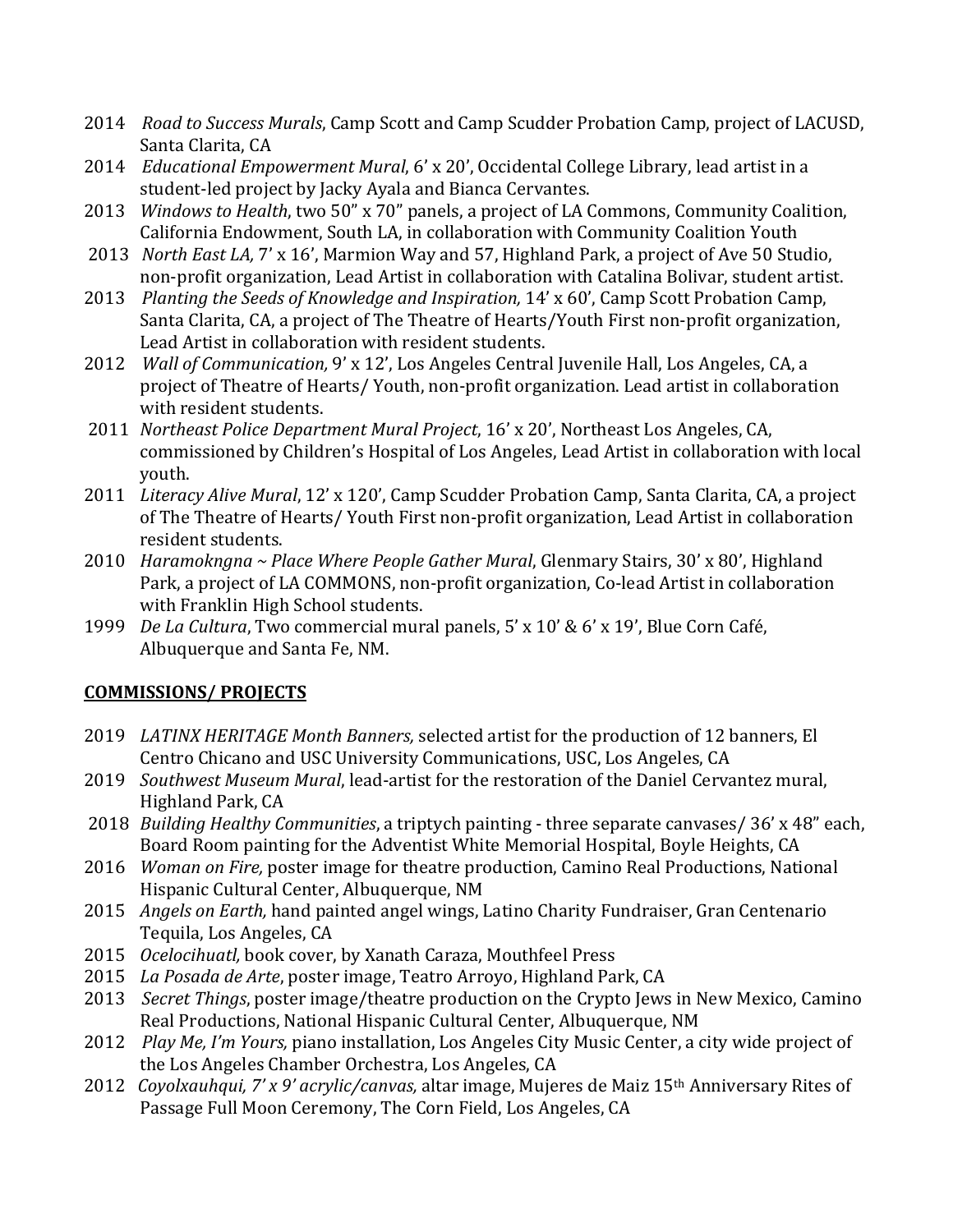- *Chicano Art, 2009 Calendar, Amber Lotus Publishing, Portland, OR*
- *Teatro Chicana: A Collective Memoir and Selected Plays*, book cover, Edited by Laura E. Garcia, Sandra M. Gutierrez, Felicitas Nuñez. Austin: University of Texas Press, TX
- *Chicano Art, 2008 Calendar*, Amber Lotus Publishing, Portland, OR
- *Amoxtli San Ce Tojuan, DVD cover, Aztlan Documentary by Rodriquez/Gonzales*
- *Fiesta de Colores,* poster, 12th Annual Hispanic Festival, UNM, Albuquerque, NM
- *Being Real, book cover by Bruce Scott*
- *The Desert is No Lady, book cover, The University of Arizona Press, AZ*
- *The Disobedient Child,* story illustration, Ligature Publishing, Chicago, IL
- 1992 La Musica del Sol, story illustration, Houghton-Mifflin, Boston, MA
- *Mas Que No Love It, book cover, by Jim Sagel*
- 1983 La Jornada Obscura, book illustrations, poetry by Junio Lopez
- *Los Tiempos,* Cofradia exhibit poster, Santa Fe Council for the Arts, Santa Fe, NM

# **PUBLICATIONS**

- 2019 1 Voice Calendar, Gil Cedillo District One, Los Angeles, CA
- 2017 1 *Voice*, Gil Cedillo District One monthy publication, Cover Art, August, Los Angeles, CA
- 2015 Progetto 7 Lune, cover art for Chicana Issue, Italy
- *Chicano Historical Perspective,* Joaquin magazine cover art, Dec. 2015, Jan. 2016
- *Our Sacred Maize is our Mother,* book by Dr. Roberto Rodriquez, UA Press
- *Blinging Identity*, Mujeres the Maiz Zine, cover image, Issue 11, LA, CA
- 2012 Rites of Passage, Mujeres de Maiz Flor y Canto, Issue. 10, Los Angeles, CA
- Brooklyn and Boyle Newspaper, cover image, May Issue, Vol 3, No. 2, LA, CA
- *36 Los Angeles Artists*, book of photography, by Leopoldo Pena
- 2009 Latino Heritage Month, Calendar, Cultural Affairs Dept., LA, CA
- *Identita delle Comunita Indigene del Centro America, Messico e Caraibi: aspetti culturali e* antropologici, book cover, Instituto Italo-Latino Americano, Rome, Italy
- *Triumph of Our Communities, Four Decades of Mexican American Art, by Gary D. Keller,* Bilingual Press, University of Arizona, Tempe, AZ
- *The Trail of the Painted Ponies, Collector's Edition, AZ*
- *Vista America,* artist profile, March 2004, Los Angeles, CA
- *Imagen, Reflections of Today's Latino,* artist profile, October issue, Albuquerque, NM
- *Tradiciones Nuevo Mexicanos: Hispanic Arts and Culture of New Mexico, by Mary Montano,* University of New Mexico Press, Albuquerque, NM
- 1999 *Women of Color, A Bio-Critical Sourcebook of 20<sup>th</sup> Century Artists in the Americas, edited by* Phoebe Farris, Greenwood Publishers
- *The Capitol's Art*, New Mexico Journey, by Richard Mahler, July/August issue
- *Frontiers, A Journal of Women's Studies, Volume XVIII* #3
- *Dimensions of Communiation,* Scott and Brydon, Mayfield Publishing
- *The Desert is No Lady,* documentary film, BBC and Brigham Young Universitiy
- *SBG Reading Program, Ligature Publishing, Chicago, IL*
- 1995 Museum News Magazine, November/December issue
- *Gourmet News, November issue*
- *The Albuquerque Journal, July Arts Cover Story, Albuquerque, NM*
- *The New Mexico Magazine,* artist profile, May Arts issue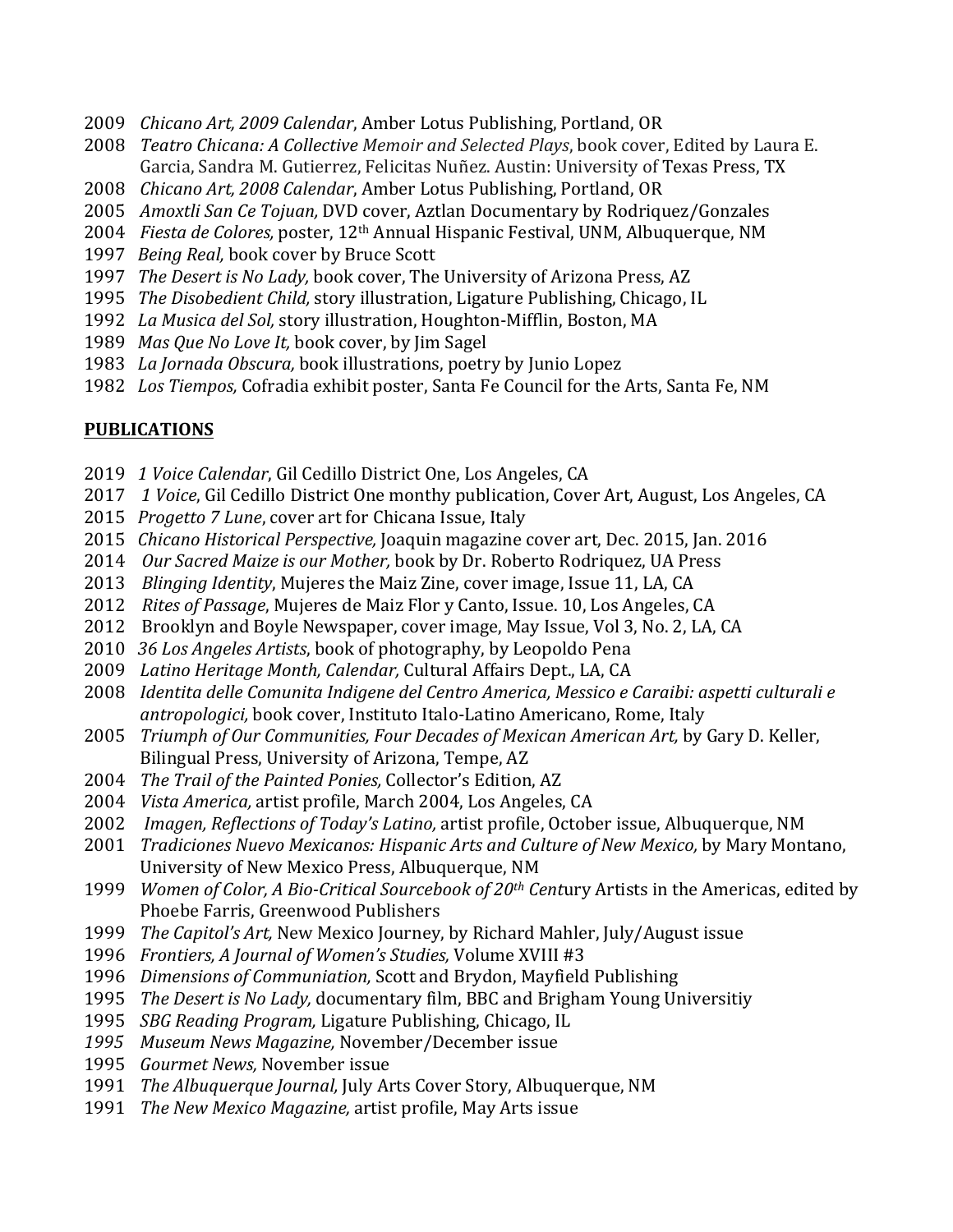# **PUBLIC/PRIVATE COLLECTIONS**

The State Art Capitol Art Collection, Santa Fe Roundhouse, Santa Fe, NM The National Hispanic Cultural Center, Albuquerque, NM El Museo Cultural, Santa Fe, NM New Mexico Highlands University, Las Vegas, NM NE Police Sub-Station, Albuquerque, NM Barelas Community Center, Albuquerque, M> Santuario De Guadalupe Foundation, Santa Fe, NM Millicent Rogers Museum, Taos, NM Harwood Museum, Taos, NM Hispanic Research Center, University of Arizona, Tempe, AZ US Forest Service, Office of the Chief, Portrait Gallery, Washington D.C. Carlos Mencia, Comedian/Actor George and Anne Lopez, Actor Gerald Buck, Collection of Contemporary and California Art CCH Pounder/Actor Violence Intervention Center, LAC + USC Medical Center, Los Angeles, CA Josefina Lopez, Casa Fina, Boyle Heights, CA White Memorial Hospital, Boardroom Triptych, Boyle Heights, CA University of Southern California/ LA CASA

# **AWARDS**

| 2011 | Painting Fellowship, National Hispanic Cultural Center, Albuquerque, NM        |
|------|--------------------------------------------------------------------------------|
| 2009 | Honorary Keynote Speaker/Featured Artist, Latino/a Art in Motion,              |
|      | 16th Annual Latino Issues Conference, Bowling Green SU, Ohio                   |
| 2006 | Best of Show/Painting, Contemporary Hispanic Market, Santa Fe, NM              |
| 2005 | People's Choice Award, Official Portrait Artist, Capitol Holiday Tree,         |
|      | New Mexico to White House, Washington, D.C.                                    |
| 2004 | Best of Show, Chicano Biennale, Latino Art Museum, Claremont, CA               |
| 2002 | Three Separate Purchase Awards: Acclaimed Artist Series, Art in Public Places, |
|      | (1) Barelas Community Center, Albuquerque, NM (2) NE Heights Police Station,   |
|      | Albuquerque, NM (3) Highlands University, Rodgers Hall, Las Vegas, NM          |
| 2002 | Best of Show Painting, Contemporary Hispanic Market, Santa Fe, NM              |
| 1995 | Printmaking Fellowship, Tamarind Press, University of NM, Albuquerque, NM      |
| 1991 | Best of Show, Hispano Art, New Mexico State Fair, Albuquerque, NM              |
| 1988 | Best of Show, Hispanic Arts Invitational, Millicent Rogers Museum, Taos, NM    |
| 1985 | Hispano Chamber of Commerce Award, Community Service, Las Vegas, NM            |
| 1985 | Best of Show, Vistas Artisticas, Armand Hammer World College, Las Vegas, NM    |
| 1984 | Rio Grande Institute Fellowship Grant, New Mexico                              |

# **EXHIBITS**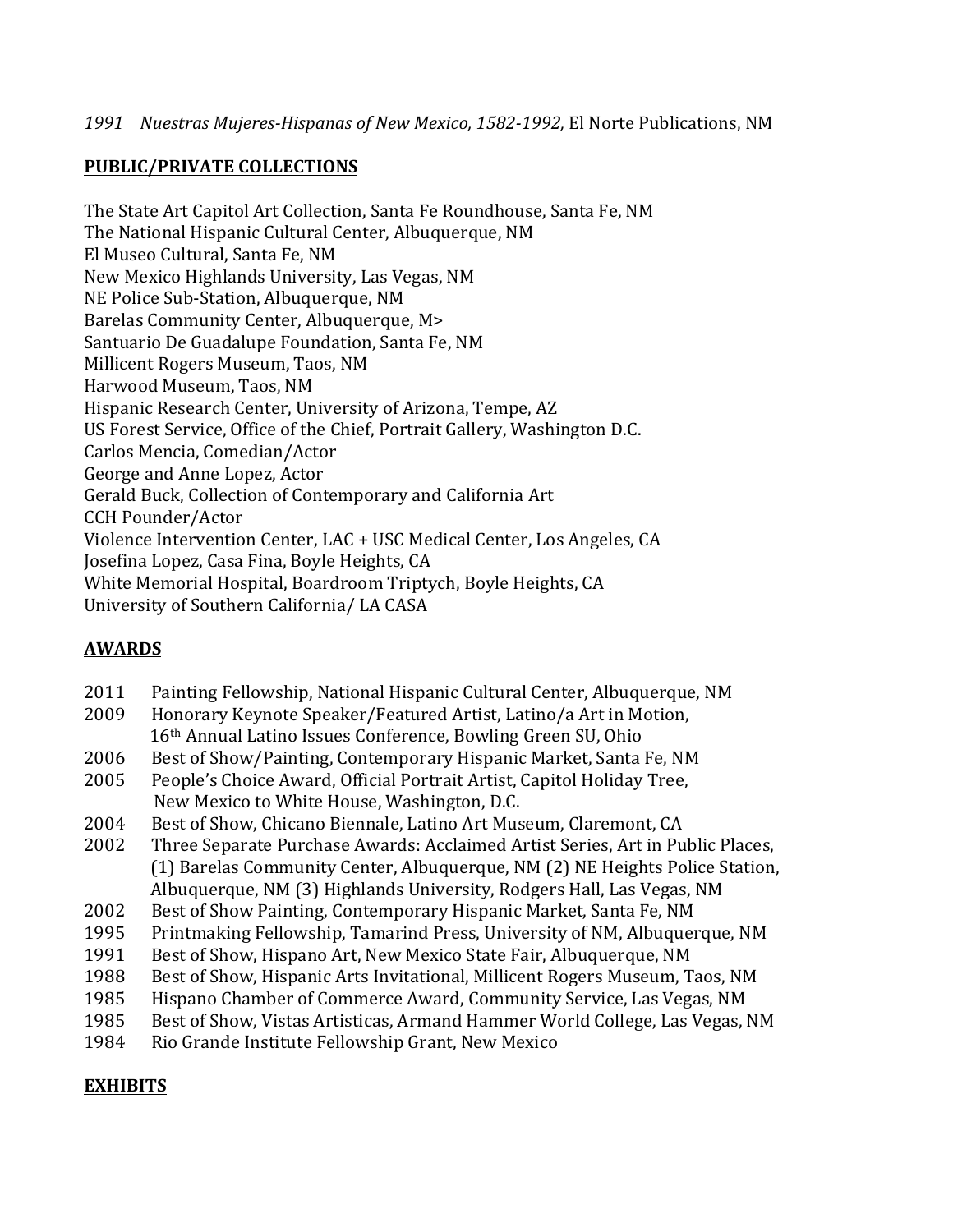# **2020**

*Mujeres Con Faldas de Serpientes y Talones de Aquila, Mission Cultural Center for Latino Arts, San* Francisco, CA

# **2019**

Arte Para La Gente, Goup exhibit, Chimaya Gallery, Los Angeles, CA Que Chola, Group exhibit, National Hispanic Cultural Center Art Museum, Albuquerque, NM Arte y Vida, Dia de los Puercos, Pomona, CA Mexika New Year Festival, Plaza de La Raza, Los Angeles, CA

# **2018**

*Hollywood Forever Day of the Dead Exhibit,* Featured Artist, Hollywood, CA La Bulla/Mil Mascaras, A Lucha Libre Experience, Plaza de La Raza, Lincoln, Heights, CA *Sanctuary*, Group Art Exhibit, Pomona and Pasadena, CA Las Mujeres de Valor, Exhibition of Arte Feminino, Curated by Bird Levy, San Francisco, CA *Santa Fe Springs ARTFEST,* Santa Fe Springs, CA Arte Sin Fronteras, Local, National and International Latin American Artists, Whittier, CA *Que Vivan Las Mariposas, An exhibit of Revolutionary Resistance to State Violence against Women,* curated by Af3irm, Self-Help Graphics, Los Angeles, CA

# **2017**

*Santa Fe Springs ARTFEST, Featured Artist, Santa Fe Springs, CA* Largely Invisible, SOLO EXHIBIT, ROCK ROSE, GALLERY, LOS ANGELES, CA *Mujeres de Maiz: 20 Years Anniversary Artivist Festival, La Plaza de Cultura y Arte, Los Angeles, CA Temachtiani,* Fine Art Solutions, Los Angeles, CA TAKE A TRAY, 20 Trays created by Latin American and Latino Artists in support of the MOLAA Art Acquisition Fund, Museum of Latin American Art, Long Beach, CA *The 25th Annual Discovery Tour*, Highland Park, CA

# **2016**

*MACLA'S* 6<sup>th</sup> *Chicano/a Biennial*, Movimiento de Arte y Cultura Latino Americana, San Jose, CA Art Acquisition, Selected Works from the Permanent collection, National Hispanic Cultural Center, Albuquerque, NM Air Lifted, Air 11 Gallery, Los Angeles, CA *Doce x Doce* ~ 12' x 12", Inaugural Exhibit, Sanchez Contemporary, Oakland, CA *La Bulla, A Lucha Libre Experience,* Plaza de la Raza, Los Angeles, CA **Solo Exhibit**, El Gancho Gallery, Santa Fe, New Mexico

# **2015**

Aztlan 2015, dA Center for the Arts, Pomona, CA *Podemos y Hacemos, Align Gallery, Los Angeles, CA El Velorio*, Day of the Dead Multicultural Event, Plaza de la Raza, Los Angeles, CA *10th Anniversary Exhibit***,** Chimaya Gallery, East Los Angeles *Bozalta UNTAMED: Cultivating Collaboration in Arts, Activism and Scholarship*, UCLA Chicano Studies Research Center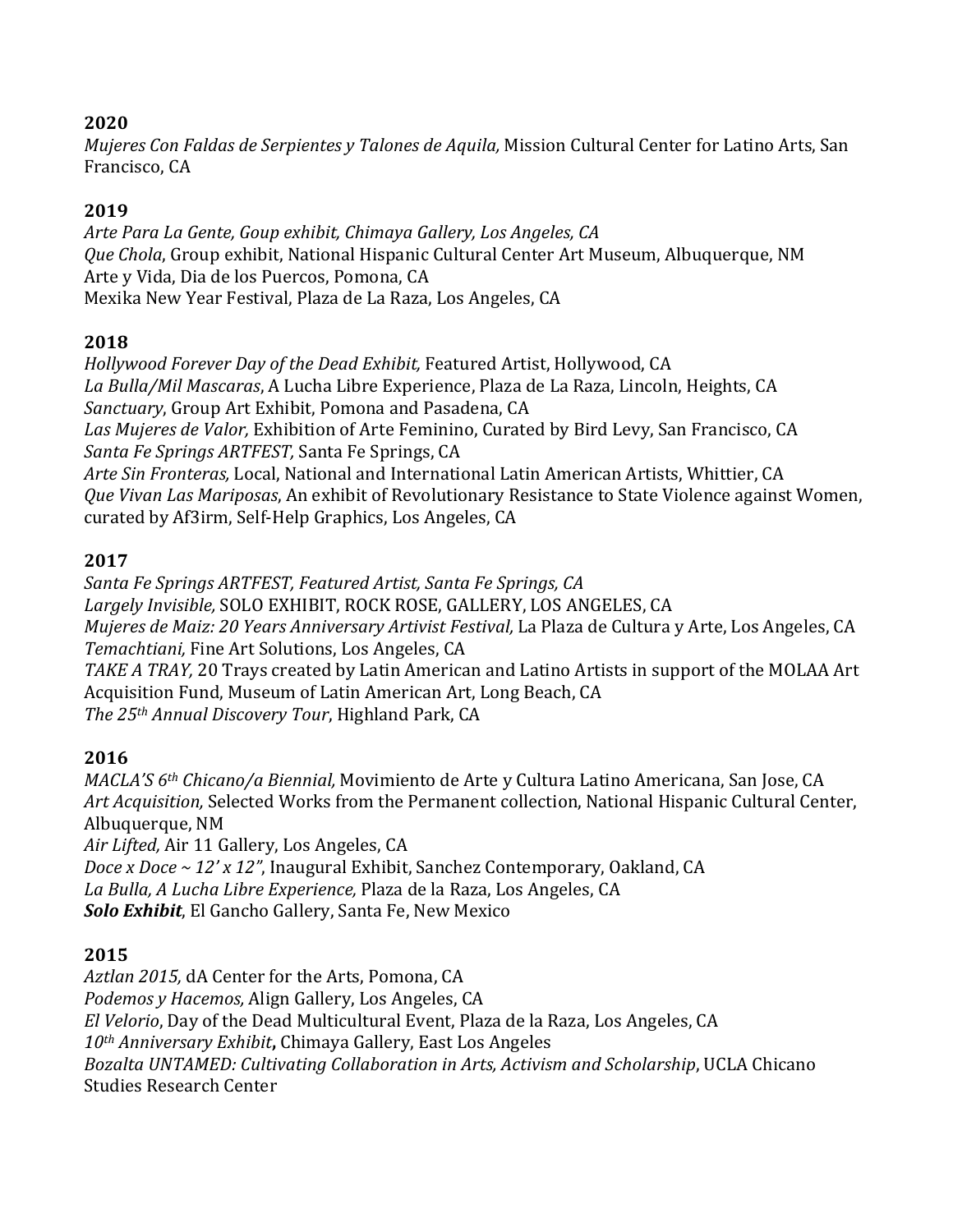# **2014**

**Solo Exhibit**, Unitarian Universalist Community Church, Santa Monica, CA *Women in the State of Grace,* Ventura College, Santa Paula Campus, CA *In Search of Magulandia, Santa Paula Museum, Santa Paula, CA Dia de los Muertos, Museum of History and Art, Ontario, CA*

# **2013**

*The 20th De Colores Art Show, Santa Paula Museum of Art, Santa Paula, CA Calaca Collective,* Gene Autry Museum of the Southwest, Los Angeles, CA Arbol de Vidas, Day of the Dead, Petaluma Arts Center, Petaluma, CA *Celebrate Hispanic Heritage,* The Vex Arts, Los Angeles, CA The Love Show, Ave 50 Studio, Los Angeles, CA *Fine Arts, Paintings, Photographs, Homeboy Industries, Los Angeles, CA Seventh Biennial Open Art Exhibit*, Ontario Museum of History and Art, Ontario, CA *Chicanos Y Que, Plaza de la Raza, Boathouse, Los Angeles, CA* Ladies of LA, Modern Urban Modern Arts Gallery, Los Angeles, CA Aztlan: The Next Decade: Con Safos, The DA Art Center, Pomona, CA

# *2012*

*From Equinox to Solstice: Reflections on a Mayan Calendar, La Galeria Gitana, San Fernando, CA Consortium, Ave 50 Studio, Los Angeles, CA Una Celebracion de la Vida – El Dia de Los Muertos,* Museum of Hisory and Art, Ontario, CA The Muralists, Echoes Under Sunset, Los Angeles, CA *Celebrating The Sacred Feminine,* Jean Deleage Gallery, Casa 0101, Los Angeles, CA Local Color, Violence Intervention Center, LAC + USC Medical Center, Los Angeles, CA *Women in Spirit, Fremont Gallery, South Pasadena, CA Here is my Heart, Ave 50 Studio, Los Angeles, CA* 

## **2011**

*Adelante! Mexican American Artists: 1960 and Beyond*, Forest Lawn Museum, Los Angeles, CA *Recuerdos Vividos, Dia de los Muertos*, El Camino College Art Gallery, Torrance, CA *Framing the Imaginary*, National Hispanic Cultural Center, Albuquerque, NM *Ignite*, SPARC/Social, Political, Art, Resource Center, Venice, CA Pastel(s), Fremont Gallery, Pasadena, CA

## **2010**

*Words of Paz, Ave 50 Studio, Highland Park, CA* Day of the Dead, Museum of Art and History, Ontario, CA *Nacio en Aztlan,* Chicano Exhibit, The DA Gallery, Pomona, CA *El Arte de Los Angeles,* Xico Gallery, Chandler, AZ *Car Show Exhibit,* Howeeduzzit Gallery, Alhambra, CA *Vanguardia Erotica,* East Los Angeles, CA *Jesus, His Life in Art, KGB Gallery, Los Angeles, CA* The Feminine Mystique, Fine Arts Building, Downtown Art Walk, Los Angeles, CA *Celebrando,* Fremont Gallery, Pasadena, CA